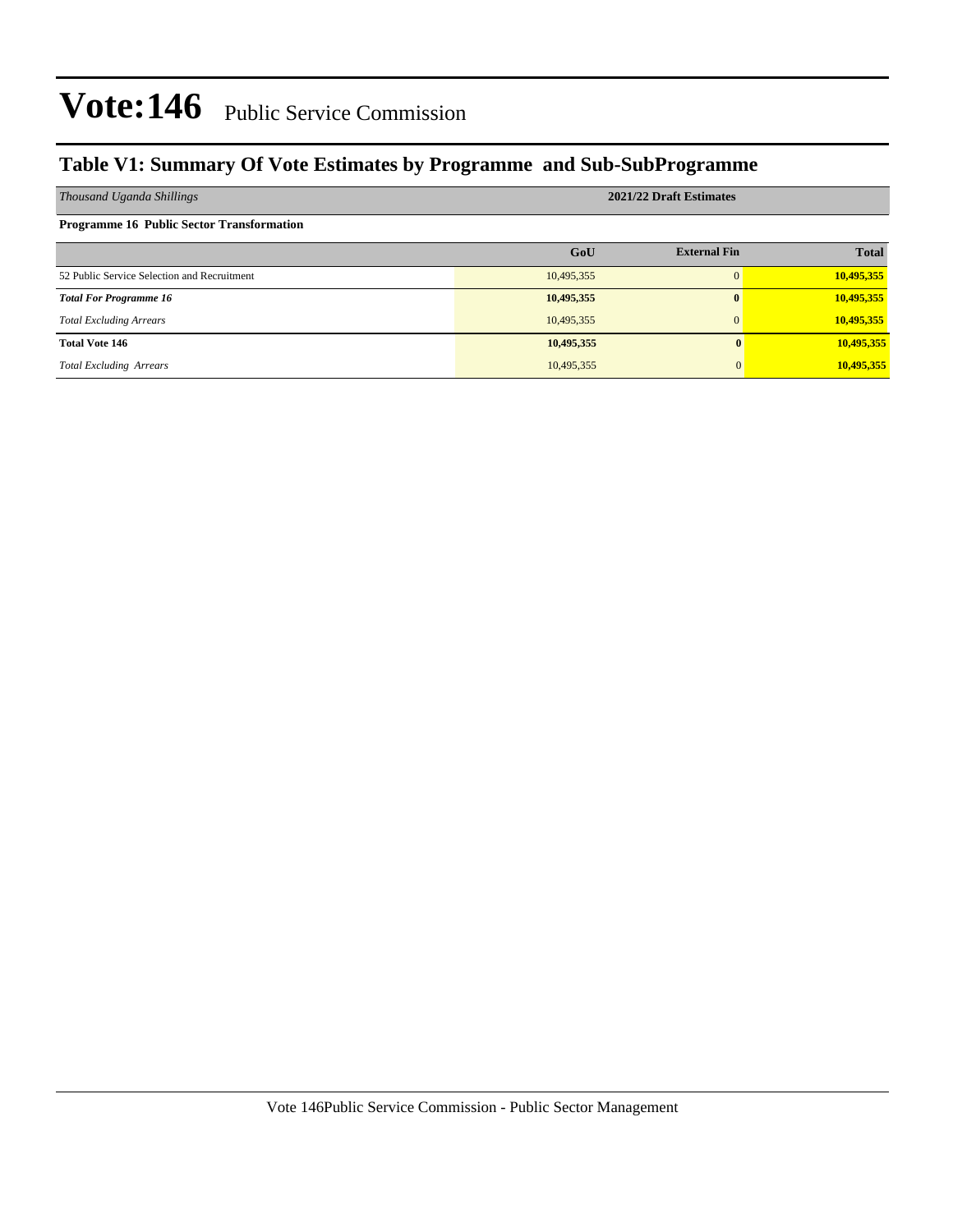### **Table V2: Summary Of Vote Estimates by Sub-SubProgramme,Department and Project**

| Thousand Uganda Shillings                                                 |                  | 2020/21 Approved Budget |                  |              |                               | 2021/22 Draft Estimates |              |
|---------------------------------------------------------------------------|------------------|-------------------------|------------------|--------------|-------------------------------|-------------------------|--------------|
| Sub-SubProgramme 52 Public Service Selection and Recruitment              |                  |                         |                  |              |                               |                         |              |
| <b>Recurrent Budget Estimates</b>                                         | <b>Wage</b>      | Non-Wage                | <b>AIA</b>       | <b>Total</b> | <b>Wage</b>                   | <b>Non-Wage</b>         | <b>Total</b> |
| 01 Headquarters (Finance and Administration)                              | 2,764,653        | 4,039,361               | $\boldsymbol{0}$ | 6,804,014    | 2,764,653                     | 4,052,006               | 6,816,659    |
| 02 Selection Systems Department (SSD)                                     | 59,794           | 557,400                 | $\mathbf{0}$     | 617,194      | 59,794                        | 557,400                 | 617,194      |
| 03 Guidance and Monitoring                                                | 438,115          | 1,387,945               | $\mathbf{0}$     | 1,826,060    | 438,115                       | 1,387,945               | 1,826,060    |
| 04 Internal Audit Department                                              | 11,219           | 40,000                  | $\mathbf{0}$     | 51,219       | 11,219                        | 40,000                  | 51,219       |
| <b>Total Recurrent Budget Estimates for Sub-</b><br><b>SubProgramme</b>   | 3,273,781        | 6,024,707               | $\bf{0}$         | 9,298,488    | 3,273,781                     | 6,037,351               | 9,311,133    |
| Development Budget Estimates                                              | <b>GoU</b> Dev't | <b>External Fin</b>     | <b>AIA</b>       | <b>Total</b> | <b>GoU Dev't External Fin</b> |                         | <b>Total</b> |
| 1674 Retooling of Public Service Commission                               | 184,222          | $\mathbf{0}$            | $\boldsymbol{0}$ | 184,222      | 1,184,222                     | $\Omega$                | 1,184,222    |
| <b>Total Development Budget Estimates for Sub-</b><br><b>SubProgramme</b> | 184,222          | $\bf{0}$                | $\bf{0}$         | 184,222      | 1,184,222                     | $\bf{0}$                | 1,184,222    |
|                                                                           | GoU              | <b>External Fin</b>     | <b>AIA</b>       | <b>Total</b> | GoU                           | <b>External Fin</b>     | <b>Total</b> |
| <b>Total For Sub-SubProgramme 52</b>                                      | 9,482,710        | $\bf{0}$                | $\bf{0}$         | 9,482,710    | 10,495,355                    | $\bf{0}$                | 10,495,355   |
| <b>Total Excluding Arrears</b>                                            | 9,482,710        | $\mathbf{0}$            | $\mathbf{0}$     | 9,482,710    | 10,495,355                    | $\overline{0}$          | 10,495,355   |
| <b>Total Vote 146</b>                                                     | 9,482,710        | $\bf{0}$                | $\bf{0}$         | 9,482,710    | 10,495,355                    | $\bf{0}$                | 10,495,355   |
| <b>Total Excluding Arrears</b>                                            | 9,482,710        | $\mathbf{0}$            | $\overline{0}$   | 9,482,710    | 10,495,355                    | $\overline{0}$          | 10,495,355   |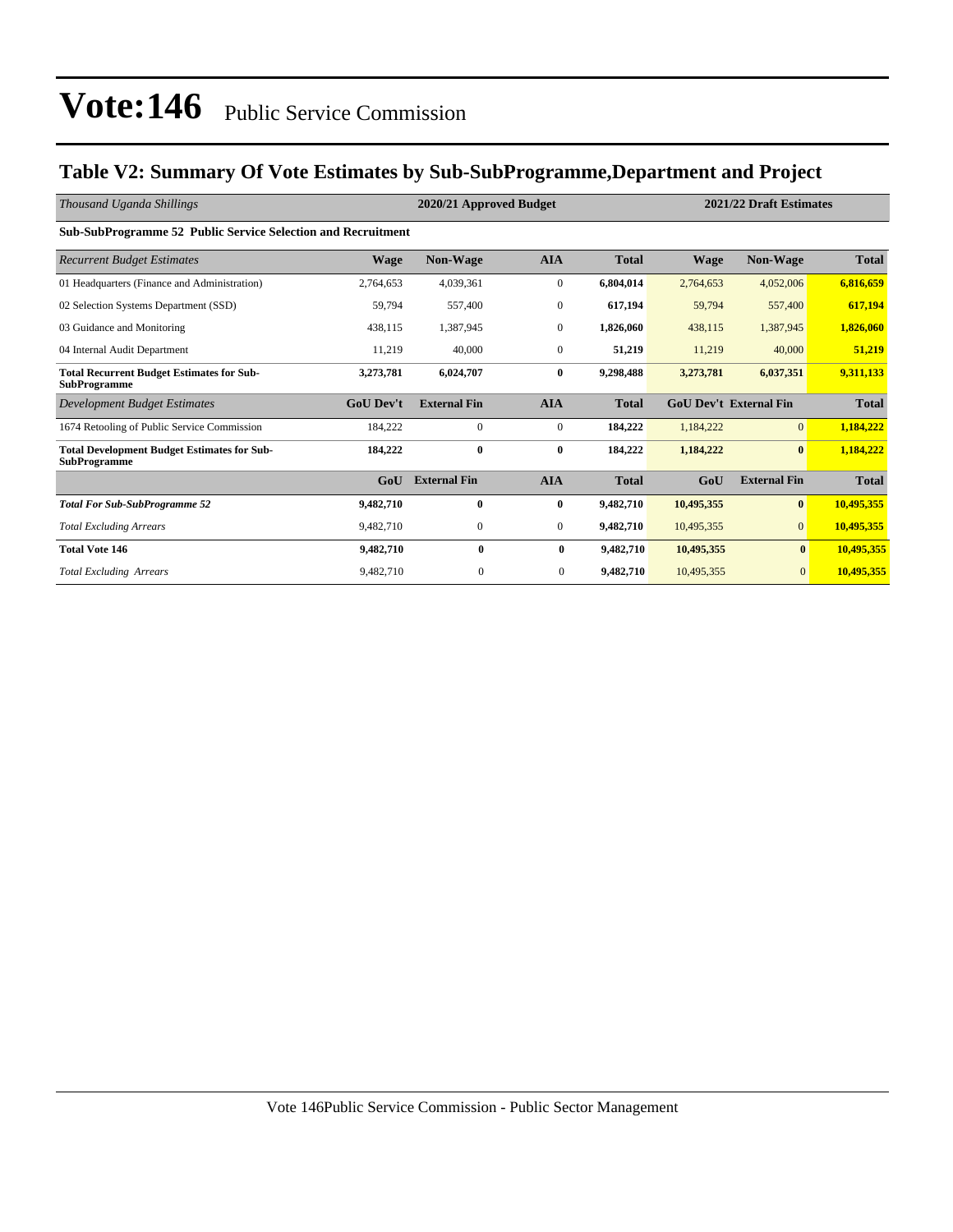### **Table V3: Summary Vote Estimates by Item**

| Thousand Uganda Shillings                                   |           | 2020/21 Approved Budget |                  |              | 2021/22 Draft Estimates |                     |              |  |
|-------------------------------------------------------------|-----------|-------------------------|------------------|--------------|-------------------------|---------------------|--------------|--|
|                                                             | GoU       | <b>External Fin</b>     | <b>AIA</b>       | <b>Total</b> | GoU                     | <b>External Fin</b> | <b>Total</b> |  |
| <b>Employees, Goods and Services (Outputs Provided)</b>     | 9,288,488 | $\bf{0}$                | $\bf{0}$         | 9,288,488    | 9,301,133               | $\bf{0}$            | 9,301,133    |  |
| 211101 General Staff Salaries                               | 3,273,781 | $\bf{0}$                | $\bf{0}$         | 3,273,781    | 3,273,781               | $\bf{0}$            | 3,273,781    |  |
| 211103 Allowances (Inc. Casuals, Temporary)                 | 310,649   | $\bf{0}$                | $\bf{0}$         | 310,649      | 310,649                 | $\bf{0}$            | 310,649      |  |
| 212102 Pension for General Civil Service                    | 236,259   | $\bf{0}$                | $\bf{0}$         | 236,259      | 236,857                 | $\bf{0}$            | 236,857      |  |
| 213001 Medical expenses (To employees)                      | 25,000    | $\bf{0}$                | 0                | 25,000       | 25,000                  | $\bf{0}$            | 25,000       |  |
| 213002 Incapacity, death benefits and funeral expenses      | 12,000    | $\bf{0}$                | $\bf{0}$         | 12,000       | 12,000                  | $\bf{0}$            | 12,000       |  |
| 213004 Gratuity Expenses                                    | 1,005,894 | $\bf{0}$                | 0                | 1,005,894    | 1,017,940               | $\bf{0}$            | 1,017,940    |  |
| 221001 Advertising and Public Relations                     | 36,000    | $\bf{0}$                | $\bf{0}$         | 36,000       | 36,000                  | $\bf{0}$            | 36,000       |  |
| 221002 Workshops and Seminars                               | 367,580   | $\bf{0}$                | $\bf{0}$         | 367,580      | 367,580                 | $\bf{0}$            | 367,580      |  |
| 221003 Staff Training                                       | 65,500    | $\bf{0}$                | $\bf{0}$         | 65,500       | 65,500                  | $\bf{0}$            | 65,500       |  |
| 221004 Recruitment Expenses                                 | 1,231,975 | $\bf{0}$                | $\bf{0}$         | 1,231,975    | 1,281,975               | $\bf{0}$            | 1,281,975    |  |
| 221007 Books, Periodicals & Newspapers                      | 45,765    | $\bf{0}$                | 0                | 45,765       | 45,765                  | $\bf{0}$            | 45,765       |  |
| 221008 Computer supplies and Information Technology<br>(TT) | 127,855   | $\bf{0}$                | $\boldsymbol{0}$ | 127,855      | 127,855                 | $\bf{0}$            | 127,855      |  |
| 221009 Welfare and Entertainment                            | 116,600   | $\bf{0}$                | $\bf{0}$         | 116,600      | 116,600                 | $\bf{0}$            | 116,600      |  |
| 221011 Printing, Stationery, Photocopying and Binding       | 130,000   | $\bf{0}$                | $\bf{0}$         | 130,000      | 25,913                  | $\bf{0}$            | 25,913       |  |
| 221012 Small Office Equipment                               | 16,000    | $\bf{0}$                | $\bf{0}$         | 16,000       | 120,087                 | $\bf{0}$            | 120,087      |  |
| 221016 IFMS Recurrent costs                                 | 12,000    | $\bf{0}$                | $\bf{0}$         | 12,000       | 12,000                  | $\bf{0}$            | 12,000       |  |
| 221020 IPPS Recurrent Costs                                 | 6,000     | $\bf{0}$                | 0                | 6,000        | 6,000                   | $\bf{0}$            | 6,000        |  |
| 222001 Telecommunications                                   | 45,000    | $\bf{0}$                | 0                | 45,000       | 45,000                  | $\bf{0}$            | 45,000       |  |
| 222002 Postage and Courier                                  | 3,000     | $\bf{0}$                | 0                | 3,000        | 3,000                   | $\bf{0}$            | 3,000        |  |
| 222003 Information and communications technology<br>(ICT)   | 32,145    | $\bf{0}$                | $\bf{0}$         | 32,145       | 32,145                  | $\bf{0}$            | 32,145       |  |
| 223004 Guard and Security services                          | 70,000    | $\bf{0}$                | $\bf{0}$         | 70,000       | 70,000                  | $\bf{0}$            | 70,000       |  |
| 223005 Electricity                                          | 45,000    | $\bf{0}$                | 0                | 45,000       | 45,000                  | $\bf{0}$            | 45,000       |  |
| 223006 Water                                                | 20,000    | $\bf{0}$                | $\bf{0}$         | 20,000       | 20,000                  | $\bf{0}$            | 20,000       |  |
| 223007 Other Utilities- (fuel, gas, firewood, charcoal)     | 4,000     | $\bf{0}$                | 0                | 4,000        | 4,000                   | $\bf{0}$            | 4,000        |  |
| 223901 Rent – (Produced Assets) to other govt. units        | 97,663    | $\bf{0}$                | 0                | 97,663       | 97,663                  | $\bf{0}$            | 97,663       |  |
| 224004 Cleaning and Sanitation                              | 60,000    | $\bf{0}$                | $\bf{0}$         | 60,000       | 60,000                  | $\bf{0}$            | 60,000       |  |
| 225001 Consultancy Services- Short term                     | 10,000    | $\bf{0}$                | $\bf{0}$         | 10,000       | 10,000                  | $\bf{0}$            | 10,000       |  |
| 227001 Travel inland                                        | 644,877   | $\bf{0}$                | $\bf{0}$         | 644,877      | 644,877                 | $\bf{0}$            | 644,877      |  |
| 227002 Travel abroad                                        | 210,000   | $\bf{0}$                | $\bf{0}$         | 210,000      | 129,000                 | $\bf{0}$            | 129,000      |  |
| 227004 Fuel, Lubricants and Oils                            | 423,513   | $\bf{0}$                | $\bf{0}$         | 423,513      | 454,513                 | $\bf{0}$            | 454,513      |  |
| 228001 Maintenance - Civil                                  | 125,000   | $\bf{0}$                | $\bf{0}$         | 125,000      | 125,000                 | $\bf{0}$            | 125,000      |  |
| 228002 Maintenance - Vehicles                               | 402,180   | $\bf{0}$                | $\bf{0}$         | 402,180      | 402,180                 | $\bf{0}$            | 402,180      |  |
| 228003 Maintenance – Machinery, Equipment &<br>Furniture    | 77,251    | $\bf{0}$                | $\bf{0}$         | 77,251       | 77,251                  | $\bf{0}$            | 77,251       |  |
| <b>Grants, Transfers and Subsides (Outputs Funded)</b>      | 10,000    | $\bf{0}$                | $\bf{0}$         | 10,000       | 10,000                  | $\bf{0}$            | 10,000       |  |

Vote 146Public Service Commission - Public Sector Management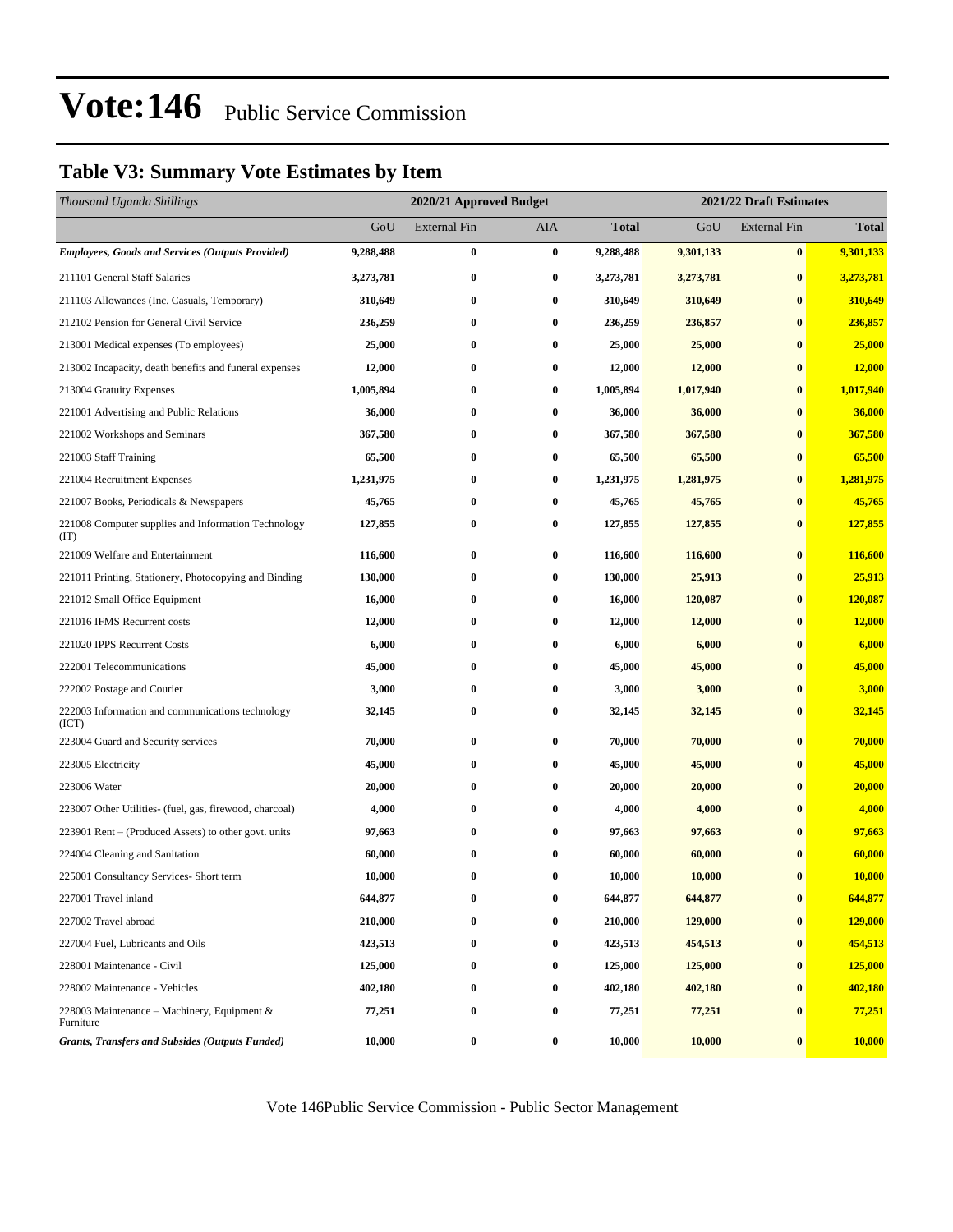| 262101 Contributions to International Organisations<br>(Current) | 10.000    | $\bf{0}$     | $\bf{0}$     | 10.000    | 10,000     | $\mathbf{0}$   | 10,000     |
|------------------------------------------------------------------|-----------|--------------|--------------|-----------|------------|----------------|------------|
| <b>Investment</b> (Capital Purchases)                            | 184,222   | 0            | 0            | 184,222   | 1,184,222  | $\mathbf{0}$   | 1,184,222  |
| 312201 Transport Equipment                                       | $\bf{0}$  | $\bf{0}$     | $\bf{0}$     | $\bf{0}$  | 1,000,000  | $\bf{0}$       | 1,000,000  |
| 312203 Furniture & Fixtures                                      | 84,222    | $\bf{0}$     | $\bf{0}$     | 84,222    | 84,222     | $\mathbf{0}$   | 84,222     |
| 312213 ICT Equipment                                             | 100.000   | $\bf{0}$     | $\bf{0}$     | 100.000   | 100,000    | $\mathbf{0}$   | 100,000    |
| <b>Grand Total Vote 146</b>                                      | 9,482,710 | $\bf{0}$     | $\bf{0}$     | 9,482,710 | 10,495,355 | $\bf{0}$       | 10,495,355 |
| <b>Total Excluding Arrears</b>                                   | 9,482,710 | $\mathbf{0}$ | $\mathbf{0}$ | 9,482,710 | 10,495,355 | $\overline{0}$ | 10,495,355 |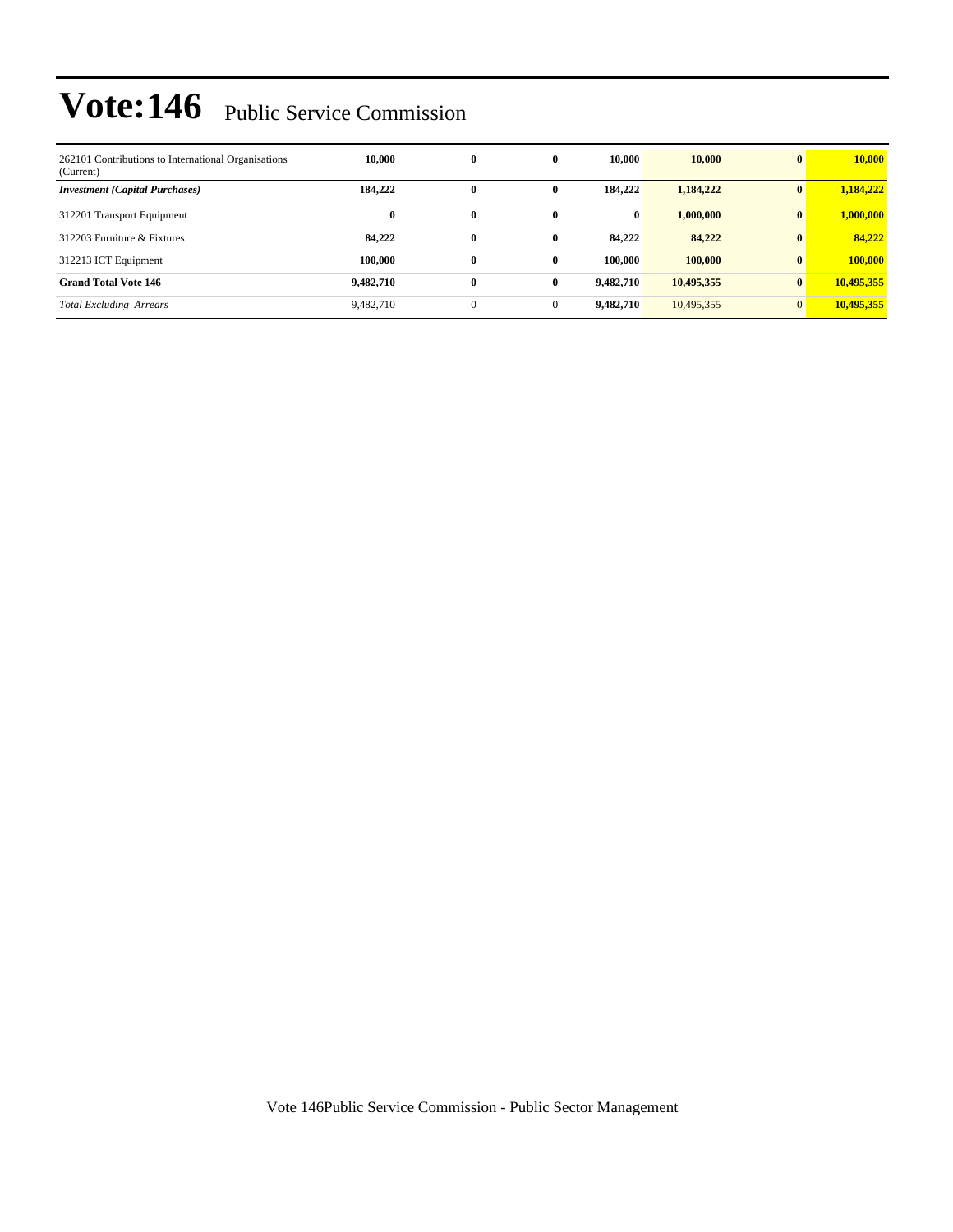### **Table V4: Detailed Estimates by Sub-SubProgramme, Department,Project and Output and Item**

#### *Sub-SubProgrammme 52 Public Service Selection and Recruitment*

*Recurrent Budget Estimates*

#### **Department 01 Headquarters (Finance and Administration)**

| Thousand Uganda Shillings                                   |                  | 2020/21 Approved Budget |                  |              |                       | 2021/22 Draft Estimates |              |
|-------------------------------------------------------------|------------------|-------------------------|------------------|--------------|-----------------------|-------------------------|--------------|
| <b>Outputs Provided</b>                                     | Wage             | Non Wage                | AIA              | <b>Total</b> | Wage                  | Non Wage                | <b>Total</b> |
| <b>Budget Output 135204 Administrative Support Services</b> |                  |                         |                  |              |                       |                         |              |
| 211101 General Staff Salaries                               | 2,764,653        | $\theta$                | $\boldsymbol{0}$ | 2,764,653    | 2,764,653             | $\Omega$                | 2,764,653    |
| 211103 Allowances (Inc. Casuals, Temporary)                 | $\overline{0}$   | 164,449                 | $\mathbf{0}$     | 164,449      | $\overline{0}$        | 164,449                 | 164,449      |
| 221001 Advertising and Public Relations                     | $\boldsymbol{0}$ | 6,000                   | $\boldsymbol{0}$ | 6,000        | $\boldsymbol{0}$      | 6,000                   | 6,000        |
| 221002 Workshops and Seminars                               | $\overline{0}$   | 35,720                  | $\mathbf{0}$     | 35,720       | $\mathbf{0}$          | 35,720                  | 35,720       |
| 221004 Recruitment Expenses                                 | $\boldsymbol{0}$ | 377,973                 | $\boldsymbol{0}$ | 377,973      | $\boldsymbol{0}$      | 427,973                 | 427,973      |
| 221007 Books, Periodicals & Newspapers                      | $\overline{0}$   | 45,765                  | $\boldsymbol{0}$ | 45,765       | $\mathbf{0}$          | 45,765                  | 45,765       |
| 221011 Printing, Stationery, Photocopying and Binding       | $\boldsymbol{0}$ | 20,913                  | $\boldsymbol{0}$ | 20,913       | $\boldsymbol{0}$      | 20,913                  | 20,913       |
| 221012 Small Office Equipment                               | $\overline{0}$   | 9,000                   | $\boldsymbol{0}$ | 9,000        | $\mathbf{0}$          | 9,000                   | 9,000        |
| 222001 Telecommunications                                   | $\boldsymbol{0}$ | 43,850                  | $\boldsymbol{0}$ | 43,850       | $\mathbf{0}$          | 43,850                  | 43,850       |
| 222002 Postage and Courier                                  | $\overline{0}$   | 3,000                   | $\boldsymbol{0}$ | 3,000        | $\mathbf{0}$          | 3,000                   | 3,000        |
| 223004 Guard and Security services                          | $\boldsymbol{0}$ | 66,750                  | $\boldsymbol{0}$ | 66,750       | $\mathbf{0}$          | 66,750                  | 66,750       |
| 223005 Electricity                                          | $\overline{0}$   | 45,000                  | $\mathbf{0}$     | 45,000       | $\mathbf{0}$          | 45,000                  | 45,000       |
| 223006 Water                                                | $\boldsymbol{0}$ | 20,000                  | $\boldsymbol{0}$ | 20,000       | $\mathbf{0}$          | 20,000                  | 20,000       |
| 223007 Other Utilities- (fuel, gas, firewood, charcoal)     | $\boldsymbol{0}$ | 4,000                   | $\boldsymbol{0}$ | 4,000        | $\boldsymbol{0}$      | 4,000                   | 4,000        |
| 223901 Rent – (Produced Assets) to other govt. units        | $\overline{0}$   | 97,663                  | $\boldsymbol{0}$ | 97,663       | $\mathbf{0}$          | 97,663                  | 97,663       |
| 224004 Cleaning and Sanitation                              | $\boldsymbol{0}$ | 60,000                  | $\boldsymbol{0}$ | 60,000       | $\boldsymbol{0}$      | 60,000                  | 60,000       |
| 227001 Travel inland                                        | $\overline{0}$   | 284,077                 | $\mathbf{0}$     | 284,077      | $\mathbf{0}$          | 284,077                 | 284,077      |
| 227002 Travel abroad                                        | $\boldsymbol{0}$ | 100,000                 | $\boldsymbol{0}$ | 100,000      | $\mathbf{0}$          | 50,000                  | 50,000       |
| 227004 Fuel, Lubricants and Oils                            | $\overline{0}$   | 315,513                 | $\mathbf{0}$     | 315,513      | $\overline{0}$        | 315,513                 | 315,513      |
| 228001 Maintenance - Civil                                  | $\boldsymbol{0}$ | 120,000                 | $\boldsymbol{0}$ | 120,000      | $\mathbf{0}$          | 120,000                 | 120,000      |
| 228002 Maintenance - Vehicles                               | $\overline{0}$   | 402,180                 | $\boldsymbol{0}$ | 402,180      | $\mathbf{0}$          | 402,180                 | 402,180      |
| 228003 Maintenance - Machinery, Equipment & Furniture       | $\boldsymbol{0}$ | 28,251                  | $\boldsymbol{0}$ | 28,251       | $\mathbf{0}$          | 28,251                  | 28,251       |
| <b>Total Cost of Budget Output 04</b>                       | 2,764,653        | 2,250,105               | 0                | 5,014,758    | 2,764,653             | 2,250,105               | 5,014,758    |
| <b>Budget Output 135207 Policy and Planning</b>             |                  |                         |                  |              |                       |                         |              |
| 211103 Allowances (Inc. Casuals, Temporary)                 | $\boldsymbol{0}$ | 32,000                  | $\boldsymbol{0}$ | 32,000       | $\mathbf{0}$          | 32,000                  | 32,000       |
| 221002 Workshops and Seminars                               | $\boldsymbol{0}$ | 20,000                  | $\boldsymbol{0}$ | 20,000       | $\mathbf{0}$          | 20,000                  | 20,000       |
| 221003 Staff Training                                       | $\boldsymbol{0}$ | 14,000                  | $\boldsymbol{0}$ | 14,000       | $\mathbf{0}$          | 14,000                  | 14,000       |
| 221011 Printing, Stationery, Photocopying and Binding       | $\overline{0}$   | 5,000                   | $\mathbf{0}$     | 5,000        | $\mathbf{0}$          | 5,000                   | 5,000        |
| 227001 Travel inland                                        | $\boldsymbol{0}$ | 20,000                  | $\mathbf{0}$     | 20,000       | $\mathbf{0}$          | 20,000                  | 20,000       |
| 227004 Fuel, Lubricants and Oils                            | $\boldsymbol{0}$ | 20,000                  | $\boldsymbol{0}$ | 20,000       | $\boldsymbol{0}$      | 20,000                  | 20,000       |
| <b>Total Cost of Budget Output 07</b>                       | 0                | 111,000                 | 0                | 111,000      | $\boldsymbol{\theta}$ | 111,000                 | 111,000      |

Vote 146Public Service Commission - Public Sector Management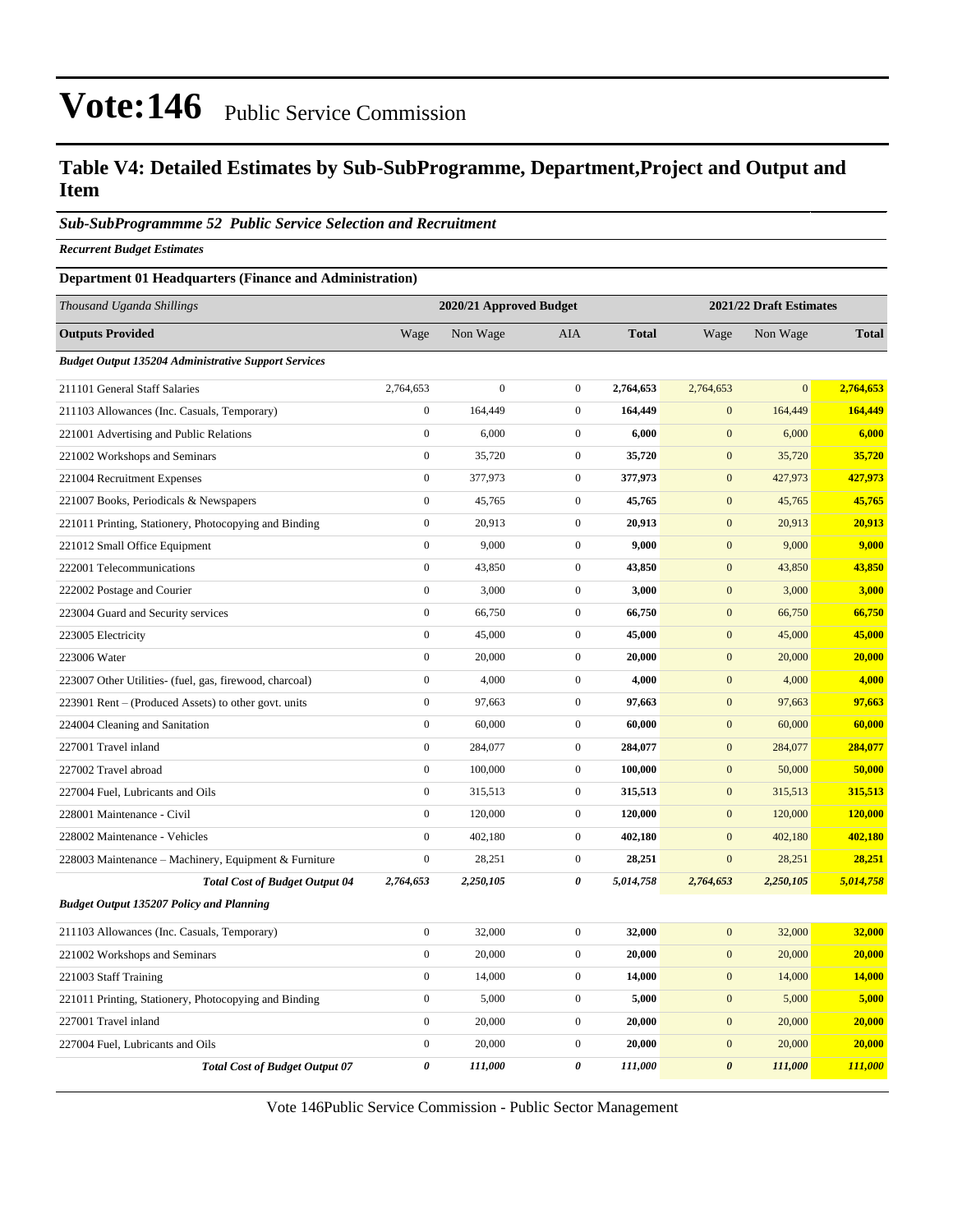#### *Budget Output 135208 Information, Communication and Technology (ICT)*

| 211103 Allowances (Inc. Casuals, Temporary)                                                   | $\boldsymbol{0}$      | 18,000    | $\boldsymbol{0}$ | 18,000       | $\mathbf{0}$          | 18,000    | 18,000       |
|-----------------------------------------------------------------------------------------------|-----------------------|-----------|------------------|--------------|-----------------------|-----------|--------------|
| 221003 Staff Training                                                                         | $\mathbf{0}$          | 10,000    | $\boldsymbol{0}$ | 10,000       | $\mathbf{0}$          | 10,000    | 10,000       |
| 221008 Computer supplies and Information Technology (IT)                                      | $\boldsymbol{0}$      | 127,855   | $\boldsymbol{0}$ | 127,855      | $\mathbf{0}$          | 127,855   | 127,855      |
| 221016 IFMS Recurrent costs                                                                   | $\boldsymbol{0}$      | 12,000    | $\boldsymbol{0}$ | 12,000       | $\boldsymbol{0}$      | 12,000    | 12,000       |
| 221020 IPPS Recurrent Costs                                                                   | $\boldsymbol{0}$      | 6,000     | $\boldsymbol{0}$ | 6,000        | $\mathbf{0}$          | 6,000     | 6,000        |
| 222003 Information and communications technology (ICT)                                        | $\boldsymbol{0}$      | 32,145    | $\boldsymbol{0}$ | 32,145       | $\boldsymbol{0}$      | 32,145    | 32,145       |
| 227004 Fuel, Lubricants and Oils                                                              | $\boldsymbol{0}$      | 10,000    | $\boldsymbol{0}$ | 10,000       | $\mathbf{0}$          | 10,000    | 10,000       |
| 228001 Maintenance - Civil                                                                    | $\boldsymbol{0}$      | 5,000     | $\overline{0}$   | 5,000        | $\boldsymbol{0}$      | 5,000     | 5,000        |
| 228003 Maintenance – Machinery, Equipment & Furniture                                         | $\boldsymbol{0}$      | 49,000    | $\boldsymbol{0}$ | 49,000       | $\boldsymbol{0}$      | 49,000    | 49,000       |
| <b>Total Cost of Budget Output 08</b>                                                         | $\boldsymbol{\theta}$ | 270,000   | 0                | 270,000      | $\pmb{\theta}$        | 270,000   | 270,000      |
| <b>Budget Output 135209 Procurement Management</b>                                            |                       |           |                  |              |                       |           |              |
| 211103 Allowances (Inc. Casuals, Temporary)                                                   | $\mathbf{0}$          | 5,000     | $\overline{0}$   | 5,000        | $\overline{0}$        | 5,000     | 5,000        |
| 221003 Staff Training                                                                         | $\boldsymbol{0}$      | 5,000     | $\overline{0}$   | 5,000        | $\mathbf{0}$          | 5,000     | 5,000        |
| 227004 Fuel, Lubricants and Oils                                                              | $\mathbf{0}$          | 10,000    | $\overline{0}$   | 10,000       | $\mathbf{0}$          | 10,000    | 10,000       |
| <b>Total Cost of Budget Output 09</b>                                                         | $\boldsymbol{\theta}$ | 20,000    | 0                | 20,000       | $\boldsymbol{\theta}$ | 20,000    | 20,000       |
| <b>Budget Output 135219 Human Resource Management Services</b>                                |                       |           |                  |              |                       |           |              |
| 211103 Allowances (Inc. Casuals, Temporary)                                                   | $\boldsymbol{0}$      | 10,000    | $\boldsymbol{0}$ | 10,000       | $\mathbf{0}$          | 10,000    | 10,000       |
| 212102 Pension for General Civil Service                                                      | $\boldsymbol{0}$      | 236,259   | $\boldsymbol{0}$ | 236,259      | $\boldsymbol{0}$      | 236,857   | 236,857      |
| 213001 Medical expenses (To employees)                                                        | $\boldsymbol{0}$      | 25,000    | $\boldsymbol{0}$ | 25,000       | $\boldsymbol{0}$      | 25,000    | 25,000       |
| 213002 Incapacity, death benefits and funeral expenses                                        | $\boldsymbol{0}$      | 12,000    | $\boldsymbol{0}$ | 12,000       | $\boldsymbol{0}$      | 12,000    | 12,000       |
| 213004 Gratuity Expenses                                                                      | $\boldsymbol{0}$      | 1,005,894 | $\boldsymbol{0}$ | 1,005,894    | $\boldsymbol{0}$      | 1,017,940 | 1,017,940    |
| 221003 Staff Training                                                                         | $\boldsymbol{0}$      | 10,500    | $\boldsymbol{0}$ | 10,500       | $\boldsymbol{0}$      | 10,500    | 10,500       |
| 221009 Welfare and Entertainment                                                              | $\boldsymbol{0}$      | 59,604    | $\overline{0}$   | 59,604       | $\mathbf{0}$          | 59,604    | 59,604       |
| 227004 Fuel, Lubricants and Oils                                                              | $\boldsymbol{0}$      | 5,000     | $\mathbf{0}$     | 5,000        | $\boldsymbol{0}$      | 5,000     | 5,000        |
| <b>Total Cost of Budget Output 19</b>                                                         | $\boldsymbol{\theta}$ | 1,364,256 | 0                | 1,364,256    | $\boldsymbol{\theta}$ | 1,376,901 | 1,376,901    |
| <b>Budget Output 135220 Records Management Services</b>                                       |                       |           |                  |              |                       |           |              |
| 211103 Allowances (Inc. Casuals, Temporary)                                                   | $\boldsymbol{0}$      | 5,000     | $\boldsymbol{0}$ | 5,000        | $\mathbf{0}$          | 5,000     | 5,000        |
| 221002 Workshops and Seminars                                                                 | $\boldsymbol{0}$      | 4,000     | $\boldsymbol{0}$ | 4,000        | $\mathbf{0}$          | 4,000     | 4,000        |
| 227004 Fuel, Lubricants and Oils                                                              | $\boldsymbol{0}$      | 5,000     | $\boldsymbol{0}$ | 5,000        | $\boldsymbol{0}$      | 5,000     | 5,000        |
| <b>Total Cost of Budget Output 20</b>                                                         | $\boldsymbol{\theta}$ | 14,000    | 0                | 14,000       | $\boldsymbol{\theta}$ | 14,000    | 14,000       |
| <b>Total Cost Of Outputs Provided</b>                                                         | 2,764,653             | 4,029,361 | $\bf{0}$         | 6,794,014    | 2,764,653             | 4,042,006 | 6,806,659    |
| <b>Outputs Funded</b>                                                                         | Wage                  | Non Wage  | AIA              | <b>Total</b> | Wage                  | Non Wage  | <b>Total</b> |
| <b>Budget Output 135251 Membership to International Organisations (CAPAM, AAPSCOM, AAPAM)</b> |                       |           |                  |              |                       |           |              |
| 262101 Contributions to International Organisations (Current)                                 | $\boldsymbol{0}$      | 10,000    | $\mathbf{0}$     | 10,000       | $\mathbf{0}$          | 10,000    | 10,000       |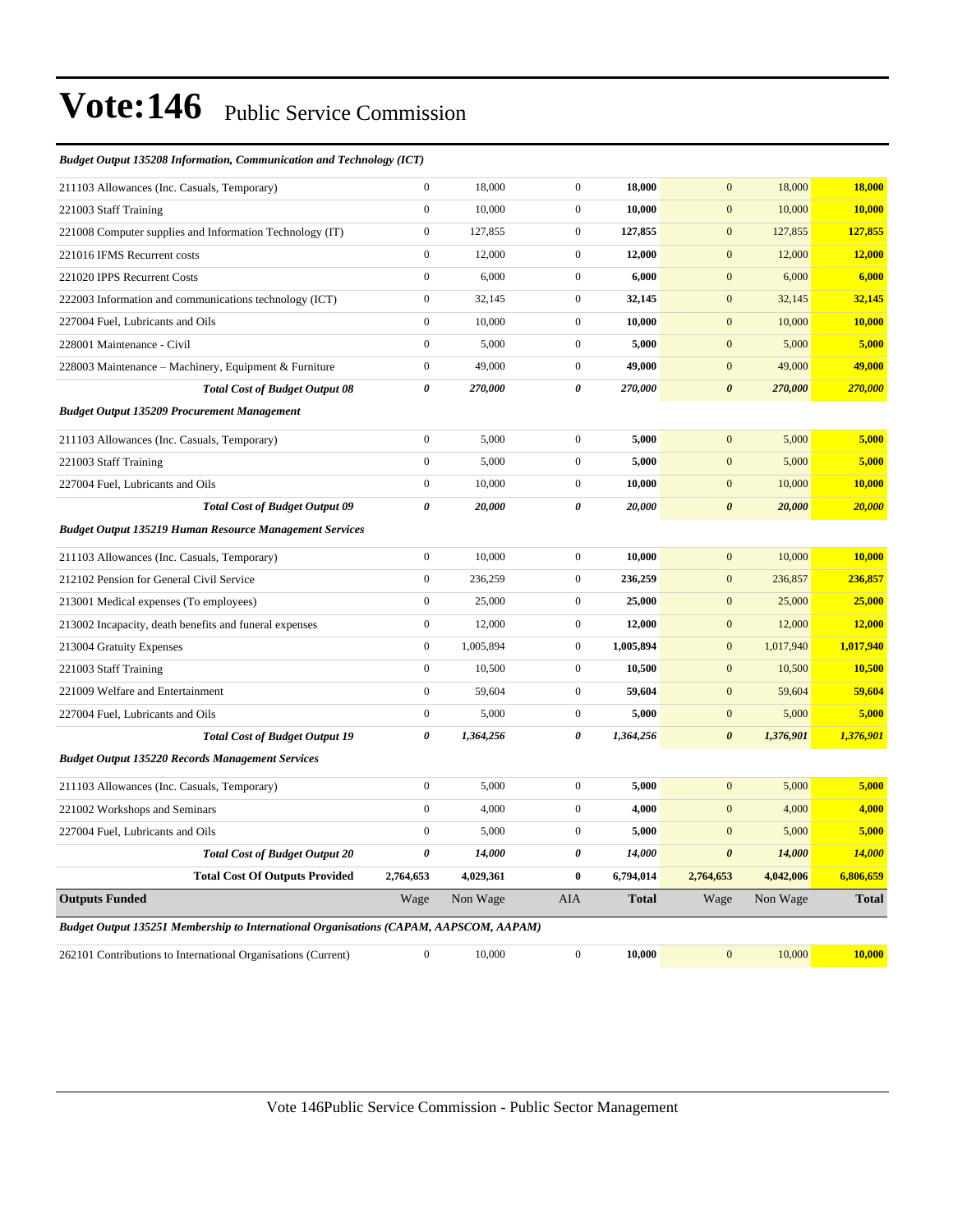| o/w Subscription                                          | $\theta$         | 0                       | 0                | $\bf{0}$     | $\boldsymbol{0}$      | 10,000                  | 10,000                  |
|-----------------------------------------------------------|------------------|-------------------------|------------------|--------------|-----------------------|-------------------------|-------------------------|
| $o/w$ Contributions to International Organisations        | $\theta$         | 10,000                  | 0                | 10,000       | $\boldsymbol{0}$      | $\theta$                | $\overline{\mathbf{0}}$ |
| <b>Total Cost of Budget Output 51</b>                     | 0                | 10,000                  | 0                | 10,000       | $\boldsymbol{\theta}$ | 10,000                  | 10,000                  |
| <b>Total Cost Of Outputs Funded</b>                       | $\bf{0}$         | 10,000                  | $\bf{0}$         | 10,000       | $\bf{0}$              | 10,000                  | 10,000                  |
| <b>Total Cost for Department 01</b>                       | 2,764,653        | 4,039,361               | $\bf{0}$         | 6,804,014    | 2,764,653             | 4,052,006               | 6,816,659               |
| <b>Total Excluding Arrears</b>                            | 2,764,653        | 4,039,361               | $\mathbf{0}$     | 6,804,014    | 2,764,653             | 4,052,006               | 6,816,659               |
| <b>Department 02 Selection Systems Department (SSD)</b>   |                  |                         |                  |              |                       |                         |                         |
| Thousand Uganda Shillings                                 |                  | 2020/21 Approved Budget |                  |              |                       | 2021/22 Draft Estimates |                         |
| <b>Outputs Provided</b>                                   | Wage             | Non Wage                | AIA              | <b>Total</b> | Wage                  | Non Wage                | <b>Total</b>            |
| <b>Budget Output 135202 Selection Systems Development</b> |                  |                         |                  |              |                       |                         |                         |
| 211101 General Staff Salaries                             | 59,794           | $\mathbf{0}$            | $\mathbf{0}$     | 59,794       | 59,794                | $\mathbf{0}$            | 59,794                  |
| 211103 Allowances (Inc. Casuals, Temporary)               | $\boldsymbol{0}$ | 62,200                  | $\mathbf{0}$     | 62,200       | $\boldsymbol{0}$      | 62,200                  | 62,200                  |
| 221003 Staff Training                                     | $\boldsymbol{0}$ | 20,000                  | $\mathbf{0}$     | 20,000       | $\boldsymbol{0}$      | 20,000                  | 20,000                  |
| 221004 Recruitment Expenses                               | $\boldsymbol{0}$ | 296,600                 | $\mathbf{0}$     | 296,600      | $\mathbf{0}$          | 296,600                 | 296,600                 |
| 221009 Welfare and Entertainment                          | $\boldsymbol{0}$ | 10,400                  | $\mathbf{0}$     | 10,400       | $\mathbf{0}$          | 10,400                  | 10,400                  |
| 221012 Small Office Equipment                             | $\boldsymbol{0}$ | 7,000                   | $\mathbf{0}$     | 7,000        | $\mathbf{0}$          | 7,000                   | 7,000                   |
| 222001 Telecommunications                                 | $\boldsymbol{0}$ | 1,150                   | $\mathbf{0}$     | 1,150        | $\boldsymbol{0}$      | 1,150                   | 1,150                   |
| 223004 Guard and Security services                        | $\boldsymbol{0}$ | 3,250                   | $\mathbf{0}$     | 3,250        | $\mathbf{0}$          | 3,250                   | 3,250                   |
| 225001 Consultancy Services- Short term                   | $\boldsymbol{0}$ | 10,000                  | $\mathbf{0}$     | 10,000       | $\mathbf{0}$          | 10,000                  | 10,000                  |
| 227001 Travel inland                                      | $\mathbf{0}$     | 40,800                  | $\mathbf{0}$     | 40,800       | $\mathbf{0}$          | 40,800                  | 40,800                  |
| 227002 Travel abroad                                      | $\boldsymbol{0}$ | 96,000                  | $\mathbf{0}$     | 96,000       | $\mathbf{0}$          | 65,000                  | 65,000                  |
| 227004 Fuel, Lubricants and Oils                          | $\boldsymbol{0}$ | 10,000                  | $\mathbf{0}$     | 10,000       | $\boldsymbol{0}$      | 41,000                  | 41,000                  |
| <b>Total Cost of Budget Output 02</b>                     | 59,794           | 557,400                 | 0                | 617,194      | 59,794                | 557,400                 | 617,194                 |
| <b>Total Cost Of Outputs Provided</b>                     | 59,794           | 557,400                 | $\bf{0}$         | 617,194      | 59,794                | 557,400                 | 617,194                 |
| <b>Total Cost for Department 02</b>                       | 59,794           | 557,400                 | $\bf{0}$         | 617,194      | 59,794                | 557,400                 | 617,194                 |
| <b>Total Excluding Arrears</b>                            | 59,794           | 557,400                 | $\boldsymbol{0}$ | 617,194      | 59,794                | 557,400                 | 617,194                 |
| <b>Department 03 Guidance and Monitoring</b>              |                  |                         |                  |              |                       |                         |                         |
| Thousand Uganda Shillings                                 |                  | 2020/21 Approved Budget |                  |              |                       | 2021/22 Draft Estimates |                         |
| <b>Outputs Provided</b>                                   | Wage             | Non Wage                | AIA              | <b>Total</b> | Wage                  | Non Wage                | <b>Total</b>            |
| <b>Budget Output 135205 DSC Capacity Building</b>         |                  |                         |                  |              |                       |                         |                         |
| 221002 Workshops and Seminars                             | $\mathbf{0}$     | 305,860                 | $\mathbf{0}$     | 305,860      | $\boldsymbol{0}$      | 305,860                 | 305,860                 |
| 221009 Welfare and Entertainment                          | $\boldsymbol{0}$ | 46,596                  | $\boldsymbol{0}$ | 46,596       | $\mathbf{0}$          | 46,596                  | 46,596                  |
| 221011 Printing, Stationery, Photocopying and Binding     | $\mathbf{0}$     | 104,087                 | $\mathbf{0}$     | 104,087      | $\boldsymbol{0}$      | $\mathbf{0}$            | $\bf{0}$                |
| 221012 Small Office Equipment                             | $\boldsymbol{0}$ | $\boldsymbol{0}$        | $\boldsymbol{0}$ | $\bf{0}$     | $\bf{0}$              | 104,087                 | 104,087                 |
| 227001 Travel inland                                      | $\overline{0}$   | 300,000                 | $\mathbf{0}$     | 300,000      | $\boldsymbol{0}$      | 300,000                 | 300,000                 |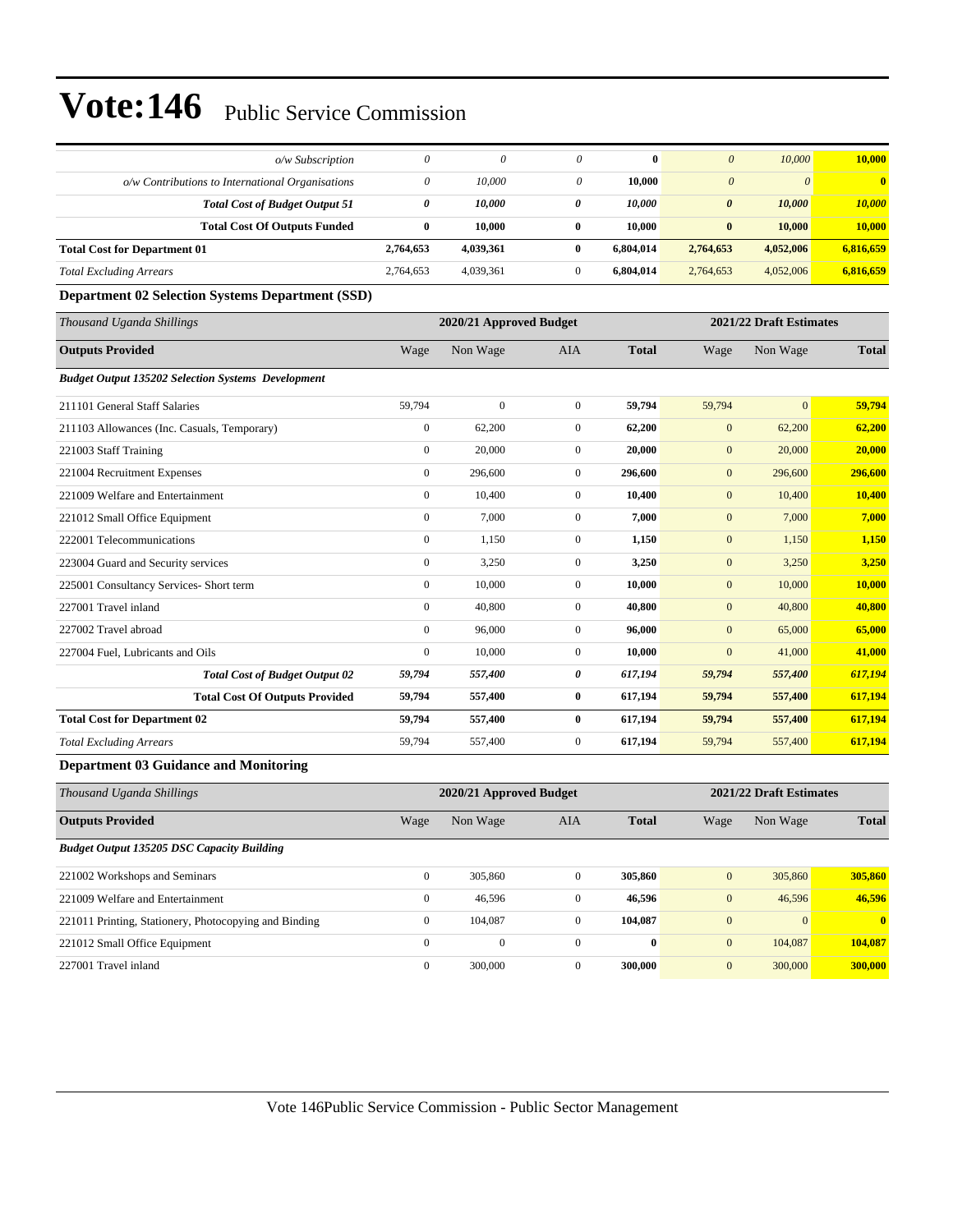| 227004 Fuel, Lubricants and Oils                 |                                       | $\mathbf{0}$ | 44,000       | $\mathbf{0}$   | 44,000    | $\mathbf{0}$          | 44,000          | 44,000    |
|--------------------------------------------------|---------------------------------------|--------------|--------------|----------------|-----------|-----------------------|-----------------|-----------|
|                                                  | <b>Total Cost of Budget Output 05</b> | 0            | 800,543      | 0              | 800,543   | $\boldsymbol{\theta}$ | 800,543         | 800,543   |
| <b>Budget Output 135206 Recruitment Services</b> |                                       |              |              |                |           |                       |                 |           |
| 211101 General Staff Salaries                    |                                       | 438,115      | $\mathbf{0}$ | $\overline{0}$ | 438,115   | 438,115               | $\vert 0 \vert$ | 438,115   |
| 221001 Advertising and Public Relations          |                                       | $\mathbf{0}$ | 30,000       | $\mathbf{0}$   | 30,000    | $\mathbf{0}$          | 30,000          | 30,000    |
| 221004 Recruitment Expenses                      |                                       | $\mathbf{0}$ | 557,402      | $\mathbf{0}$   | 557,402   | $\mathbf{0}$          | 557,402         | 557,402   |
|                                                  | <b>Total Cost of Budget Output 06</b> | 438,115      | 587,402      | 0              | 1,025,517 | 438,115               | 587,402         | 1,025,517 |
|                                                  | <b>Total Cost Of Outputs Provided</b> | 438,115      | 1,387,945    | $\bf{0}$       | 1,826,060 | 438,115               | 1,387,945       | 1,826,060 |
| <b>Total Cost for Department 03</b>              |                                       | 438,115      | 1,387,945    | $\mathbf{0}$   | 1,826,060 | 438,115               | 1,387,945       | 1,826,060 |
| <b>Total Excluding Arrears</b>                   |                                       | 438,115      | 1,387,945    | $\overline{0}$ | 1,826,060 | 438,115               | 1,387,945       | 1,826,060 |
| Department 04 Internal Audit Department          |                                       |              |              |                |           |                       |                 |           |

| Thousand Uganda Shillings                                   |                | 2020/21 Approved Budget |                |              | 2021/22 Draft Estimates |              |              |
|-------------------------------------------------------------|----------------|-------------------------|----------------|--------------|-------------------------|--------------|--------------|
| <b>Outputs Provided</b>                                     | Wage           | Non Wage                | <b>AIA</b>     | <b>Total</b> | Wage                    | Non Wage     | <b>Total</b> |
| <b>Budget Output 135204 Administrative Support Services</b> |                |                         |                |              |                         |              |              |
| 211101 General Staff Salaries                               | 11,219         | $\boldsymbol{0}$        | $\overline{0}$ | 11,219       | 11,219                  | $\mathbf{0}$ | 11,219       |
| 211103 Allowances (Inc. Casuals, Temporary)                 | $\bf{0}$       | 14,000                  | $\mathbf{0}$   | 14,000       | $\mathbf{0}$            | 14,000       | 14,000       |
| 221002 Workshops and Seminars                               | $\mathbf{0}$   | 2,000                   | $\mathbf{0}$   | 2,000        | $\mathbf{0}$            | 2,000        | 2,000        |
| 221003 Staff Training                                       | $\overline{0}$ | 6,000                   | $\mathbf{0}$   | 6,000        | $\mathbf{0}$            | 6,000        | 6,000        |
| 227002 Travel abroad                                        | $\overline{0}$ | 14,000                  | $\overline{0}$ | 14,000       | $\mathbf{0}$            | 14,000       | 14,000       |
| 227004 Fuel, Lubricants and Oils                            | $\overline{0}$ | 4,000                   | $\overline{0}$ | 4,000        | $\mathbf{0}$            | 4,000        | 4,000        |
| <b>Total Cost of Budget Output 04</b>                       | 11,219         | 40,000                  | 0              | 51,219       | 11,219                  | 40,000       | 51,219       |
| <b>Total Cost Of Outputs Provided</b>                       | 11,219         | 40,000                  | $\bf{0}$       | 51,219       | 11,219                  | 40,000       | 51,219       |
| <b>Total Cost for Department 04</b>                         | 11,219         | 40,000                  | $\bf{0}$       | 51,219       | 11,219                  | 40,000       | 51,219       |
| <b>Total Excluding Arrears</b>                              | 11,219         | 40,000                  | 0              | 51,219       | 11,219                  | 40,000       | 51,219       |
| <b>Development Budget Estimates</b>                         |                |                         |                |              |                         |              |              |

### **Project 1674 Retooling of Public Service Commission**

| Thousand Uganda Shillings                                                            |                               | 2020/21 Approved Budget |            |              | 2021/22 Draft Estimates |                       |              |  |
|--------------------------------------------------------------------------------------|-------------------------------|-------------------------|------------|--------------|-------------------------|-----------------------|--------------|--|
| <b>Capital Purchases</b>                                                             | <b>GoU</b> Dev't External Fin |                         | <b>AIA</b> | <b>Total</b> | GoU Dev't External Fin  |                       | <b>Total</b> |  |
| <b>Budget Output 135275 Purchase of Motor Vehicles and Other Transport Equipment</b> |                               |                         |            |              |                         |                       |              |  |
| 312201 Transport Equipment                                                           | $\Omega$                      | $\mathbf{0}$            | $\Omega$   | $\bf{0}$     | 1,000,000               | $\overline{0}$        | 1.000.000    |  |
| <b>Total Cost Of Budget Output 135275</b>                                            | 0                             | $\boldsymbol{\theta}$   | 0          | 0            | 1,000,000               | $\boldsymbol{\theta}$ | 1,000,000    |  |
| Budget Output 135276 Purchase of Office and ICT Equipment, including Software        |                               |                         |            |              |                         |                       |              |  |
| 312213 ICT Equipment                                                                 | 100,000                       | $\overline{0}$          | $\Omega$   | 100.000      | 100,000                 | $\overline{0}$        | 100,000      |  |
| <b>Total Cost Of Budget Output 135276</b>                                            | 100,000                       | $\boldsymbol{\theta}$   | 0          | 100.000      | 100,000                 | $\boldsymbol{\theta}$ | 100,000      |  |